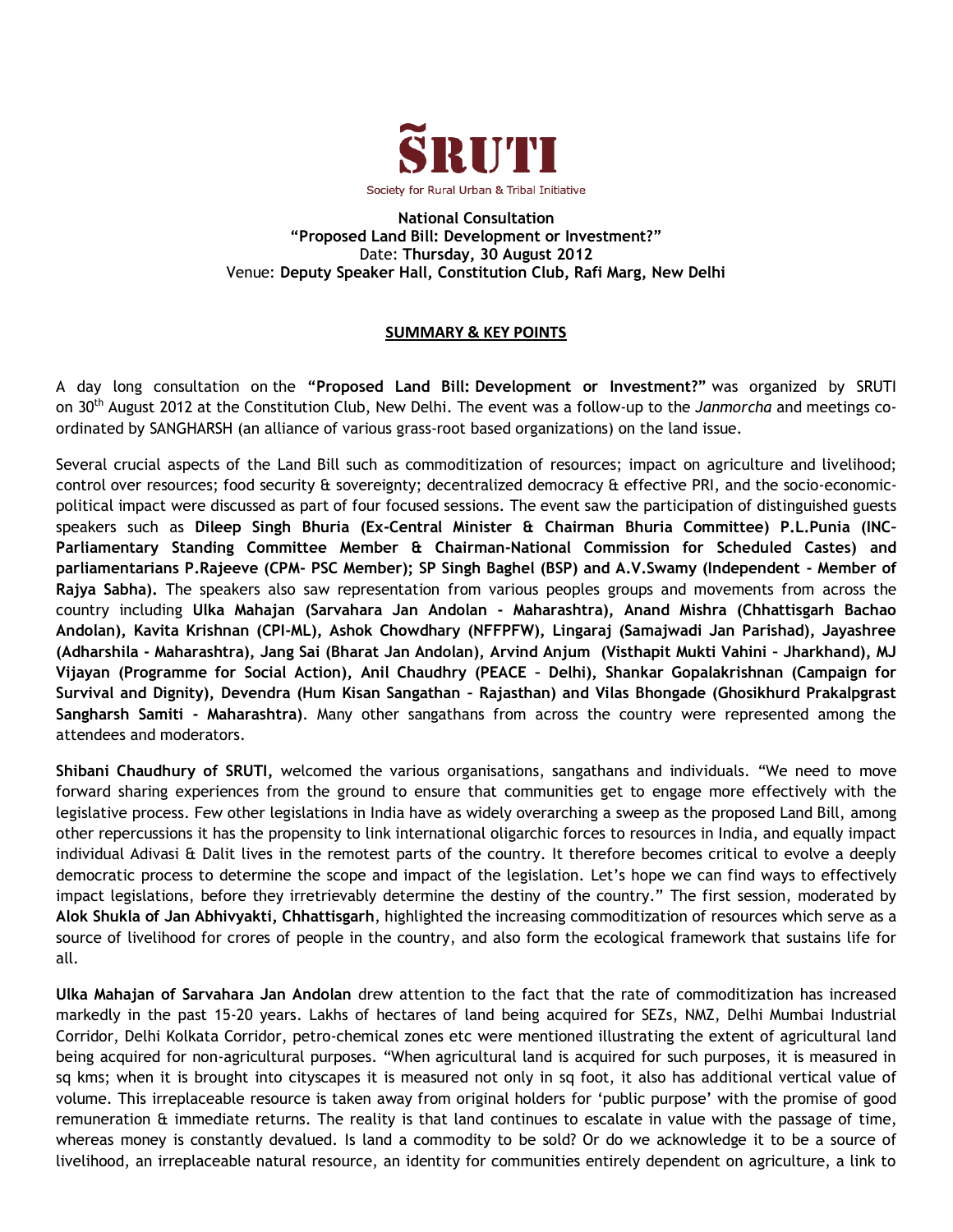overall food security and production, an integral part of the natural balance of life?" questioned Ulka. She stressed that these questions must be reiterated to initiate a radical shift in our perspective of land and its control. This is especially important since India has not reached its food security goals even after six decades of Independence. She mentioned that food security should be treated with as high a priority as border security and internal security. She also flagged that land cannot be regenerated, yet fertile land is recklessly being rendered lifeless through this commoditization. Water is also being alarmingly commoditized. She warned that the Committees and Group of Ministers etc sitting on the final policies are eventually totally disconnected from ground realities. This is setting the country on an irreversible path of destruction – of imbalance in nature, disrupted community and social rhythms, compromised food security wherein local self governance and choices of communities/individuals are diluted.

Speaking of the country"s British legacy of resource exploitation, **Anand Mishra of Chhattisgarh Bachao Andolan** said that today the only difference is that Chhattisgarh, Jharkhand and Odisha are colonized. "Can factories make even a kilogram of soil?", he questioned. "If an industrialist could make a substance like soil, how much do you think it would be priced at? Why is it cheap today, because it is natural? We pay through our noses for Oxygen cylinders yet have no value for the natural machinery of a tree that ceaselessly creates oxygen. Can human beings replicate the machinery of a tree? He flagged the danger of contested resources and contested terrains and spoke of millions of human being alienated from nature and sustainability only to become prey to commoditization and consumerisation. He wondered at the leeway given to the unproductive processes undertaken for industrialization; why it was deemed economically feasible to have heavy line losses of upto 40% during transmission of electricity; why factories are shut and still new ones are being made? Calling the commoditization of natural resources a byproduct of our colonial civilization, he spoke of the need to imagine an alternative development with greener economics, focus on nature and communities and the strengthening of small & marginal farmers.

**MJ Vijayan of Programme for Social Action** started by asking how the terms "oustee" can be used to refer to citizens of the country. "How can we cast a new bill, when so many lives are still not resolved?" Touching upon the role of SANGHARSH in bringing together movements across the country to demand for a fair Land Bill, he said that all requests for new land should be rejected until the historical injustice in the name of development for the past 60 years is completely resolved. He also said the "Sarkar" on the ground is not Gram Panchayat and Gram Sabha, but the District Administration and the Police. Speaking of the idea and intent of "development" and land acquisitions, he mentioned that 70% of SEZ allocations have gone towards real estate and not industry. Additionally of about 1.80 lakh hectare land allocated, 95% has gone to corporations – not industrialists. Of the 28 recommendations made by the PSC on the LARR, 2011 – it is stated that 25 have been absorbed – however the reality is that only 2 have been accepted in principle. It is people"s resistance that has saved the country so far. Consistent efforts over the years have achieved several breakthroughs in changing the approach to land acquisition processes, a major one being the addition of rehabilitation and resettlement in the latest version that has been renamed *Right to Fair Compensation and Transparency in Land Acquisition, Rehabilitation and Resettlement Act*. However the biggest threat of eminent domain, wherein the government can take over land any time, has been kept intact in the current Bill. He warned that if the Bill is enacted without heed to the recommendations it will lead to unrest. He flagged that the under the circumstances, the 2014 elections would prove to be difficult for the UPA.

Agreeing with Vijayan, **Kavita Krishnan of CPI-ML** said "*jan Andolans* have managed to take issues to the political level." However, the standpoint of the government seems to imply that "*vikas*" is a clinical/ scientific, natural process that will exert itself, and hence it cannot be stopped or compromised. Instead, the perspective from which the government should approach the issue is that of **democracy**. Public purpose should be determined by the Public. She felt that this political mindset is clearly visible in the State"s reaction to the protests in Koodankulam. "What we need today is a land saving act to save agricultural and forest land. There cannot any bigger public purpose than saving agriculture, than saving democracy." She also raised the prevalent issue of deeply entrenched caste divisions in village society where upper caste people claim to speak for the entire village, and the real concerns of the people do not get reflected in the consultations and consensus. With the complexity of concerns and representations, such vast land acquisition processes cannot be just seen as a simple buyer-seller relationship with remuneration being the key point of focus. She later flagged that "*loktantra*" is not only in the "*sansad*" and governance and politics is not about entry and reentry into Parliamentary democracy, but about the larger impact on the country, resources and people. Some decisions may be irreversible. **"We need a law to save, not acquire land."** She also questioned that taking land from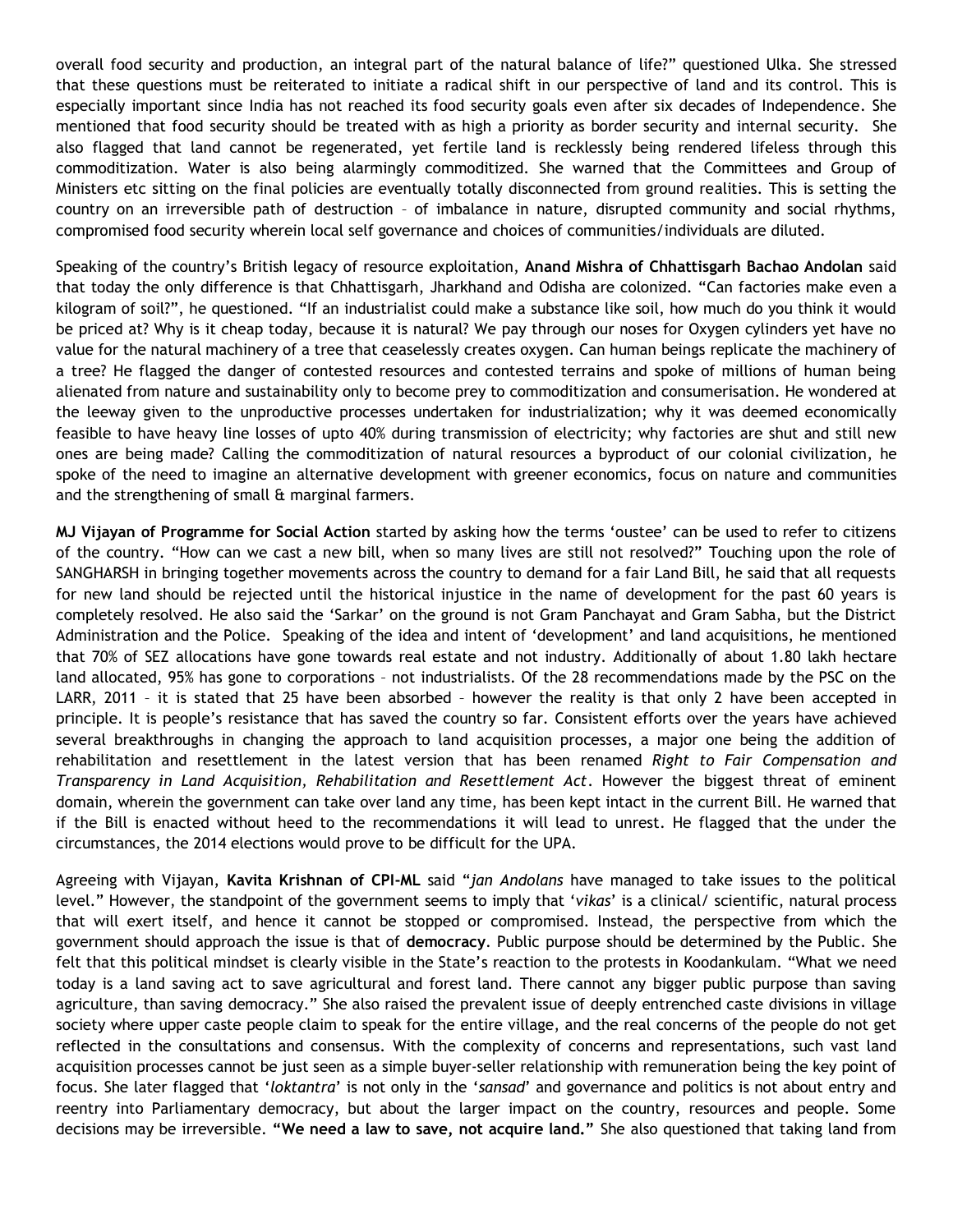farmers to give to corporates is Public Purpose, but to give land back from corporates to farmers, as in Singur, is not Public Purpose?

**Parliamentary Standing Committee Member & Chairman of the National Commission for Scheduled Castes, PL Punia,** said the most important view to be considered is that of farmers. He agreed that historical injustice needs to be undone. He spoke of the rights of agricultural labour that are largely ignored in the land acquisition process. He stressed that the dignity and security of farmers should be considered as priority to pursue social justice. He felt that *Jan andolans* and environment groups must be given credit for flagging violations of people"s rights and environmental norms in several mining areas.

Beginning the second session focused on agriculture, community control over resources and food security and sovereignty, **Ashok Chowdhary of NFFPFW** said that food security is assured if resource rights are made a priority. "How does the government make a law that returns the rights of people over land? Return what the British took away? Until there are land rights, where does the question of acquisition arise?" He was of the opinion that the powers-thatbe have already decided to not consider the Standing Committee's suggestions. Reiterating the fact that resource rights are integral to food sovereignty, he said that 3 essential points must be addressed for the Bill to be accepted land rights for the landless, a white paper detailing the status of every piece of land acquired and a comprehensive Land Use Policy. He said it was unacceptable that our political system and governance runs on a system of giver and receiver instead of true entitlement for the people. Moderator **Malika Virdi of Maati, Uttarakhand,** strongly agreed saying that this is the root of the problem.

Further underscoring the crux of food sovereignty, **Lingaraj of Samajwadi Jan Parishad** felt that enough impetus is not being given to agriculture and this is reflected in the approach and debate on land acquisition. **"**Many people are mistaken that a law representing the voice of movements will be introduced. If land acquisition will happen on such a large scale what will be the impact on agriculture? We need to move the discussion forward to all the people who are reliant on agriculture and those who are not ready to give up their land." He also asserted that the consultation should have been named "**Proposed Land Bill: Development or Destruction?'** 

**Jayashree of Adharshila, Madhya Pradesh,** first flagged the primary right of citizens to their land. She also flagged that Food Security at the policy level and hunger on the ground are two very different things. The very same people and rural cultivators who have fed the country for centuries, are today seen as the beneficiaries of the Right to Food? Why has this situation arisen? How much worse will it get once the new Bill is enacted? She spoke to how farmers who are the providers of food, today have been reduced to receivers. How the Right to Food and food security translates into India"s poor begging and queuing up - whether it is for ration or a school mid-day meal. She asserted that the current development model has diminished rural incomes to unsustainable levels. Natural crop diversity, variety of seeds, availability of natural nutrients in local diets have been devastated with the cash crop culture, and green revolution economics that force the farmer to buy everything from seeds to fertilizer on loans, instead of deepening the natural and organic productivity processes. Barely any value filters down to farmers for life supporting crops, they have to opt for cash crops. How will agriculture reflect as a robust economic sector, if all policies work to weaken it? Villagers do not want to sell their land - they are pushed to sell their land. There should be equity for villagers in development processes – they should be given control over resources and supported with relevant value addition where they have a fair stake in the end product and end price-returns. Fields, Villages and People should be prioritized in "Vaikalpik Vikas". How can you decide on GDP rates and economic returns when the cost of foodgrain remains the same, but cement, iron and fuel keeps increasing? "The forest, river and land is the food security of the farmer – and the nation."

Supporting Jayashree"s viewpoint, **Arvind Anjum of Visthapit Mukti Vahini, Jharkhand,** felt that "Right to Food and Right to Work, without Right to Resources is a way to make people more dependent on the government for their basic existence. This is an erosion of sovereignty of the people. He said that there are several alternatives that can be adopted to ensure resources for people and productivity of returns. Farmers must become a part of the processes beyond farming – and have a share in value additions and end produce. Why should the high return activities be considered a part of industry and robust economy, while the original producers are increasingly devalued, alienated and displaced? Terming the current scenario as an "antithesis situation", he said that the value of agricultural labour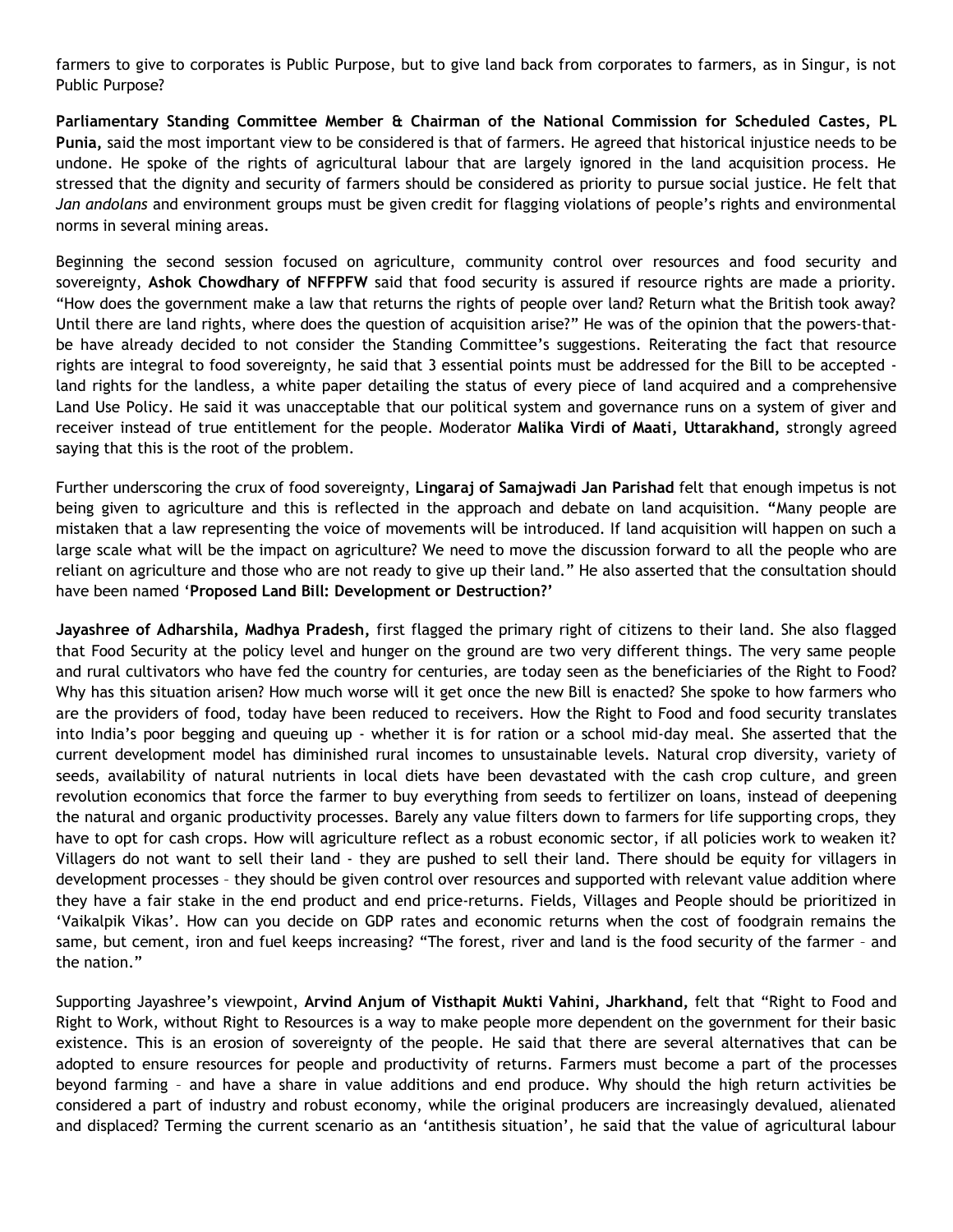and produce needs to be reassessed to embrace an alternative development paradigm that will ensure a truly productive and secure democracy.

The next session, moderated by **Shubhranshu Choudhary of CGNet Swara**, on decentralized democracy & effective PRI, including the Panchayat Extension to Scheduled Areas Act (PESA), 1996 was initiated by **Shri Dileep Singh Bhuria, Ex-Central Minister & Chairman of the Bhuria Committee. "**80% our country"s mineral resources are in tribal areas. No land can be taken in  $5<sup>th</sup>$  schedule areas without permission from the gram sabha. The adivasi economy is entirely dependent on jal, jangal, zameen and they are the owners of natural resources." Education and awareness about the PESA Act at the village level is imperative, as this awareness and importance of participatory democracy is a struggle that needs to be made in every adivasi village. History has been witness to the victory of adivasis over oppressive government processes, and this can happen again with progressive legislations such as PESA.

**Member of Rajya Sabha (Independent), AV Swamy,** shared his personal experience growing up in the adivasi area of Koraput in Odisha. He felt that a series of disappointments since Independence, have completely isolated adivasis. He said that when the Panchayati Raj was introduced, it was largely managed by officials who did not understand the spirit of the Institution. This was followed by the radical Bhoodan movement which was also abandoned midway leaving adivasis vulnerable for exploitation. These events have led to Maosists filling the governance vacuum. "PESA in tribal areas is not only participation, but also what has been taken from adivasis. To return what was looted from these people. Their right to self determination and community control. The gram sabha is competent as per law to manage forest resources and to steer the community. In spite of this, the government is ignorant." He shared his belief that social change cannot occur by law but only through mobilisation of people in villages and cities.

Reinforcing this, **Jang Sai of Bharat Jan Andolan, Chhattisgarh,** said that "PESA is a revolutionary law; it gives priority to society & community over the individual. It says that the gram sabha is more important than the individual. If we want to change the situation in the country, we need make sure that PESA is implemented in every village and the true spirit of the law is enacted on the ground. This is the only way to allow fair control over resources and end the idea of eminent domain." As far the debate over industry and economic growth needing priority, he flagged that the whole problem with the development paradigm is exclusion and alienation. "There are never any stakes for local people, except becoming chowkidars and cleaners for factories, on their own land." The violence and breakdown is not only due to a lack of governance and basic facilities, but autocratic approaches that render bona fide people of this country, displaced, helpless and without choices. **Independent researcher, Usha Ramanathan,** highlighted some key aspects of PESA Act and how it reverses the traditional hierarchies created by Laws. "Every time there is a conflict, what is attacked is the hierarchy. The State can make any law, whether it can implement that law is dependent on the extent of resistance or the extent of cooperation." Restating the ignorance surrounding PESA and Vth Schedule, even among some judges, she said that it is important to keep the government and administration aware of the realities and nuances. She flagged how development has grown to be equated with national security - where CISF personnel guard walled industries (from the original inhabitants of the land). "People are seen as a fundamental enemy; that is a disturbing trend." She mentioned the key difference between consultation and consent, legality and legitimacy; asserting that the State controls people"s lives through legal ways, but can law override people"s action? She acknowledged that the struggles of people"s movements have helped protect resources, and make land grab more difficult in India. She mentioned that the focus is now shifting to Africa, and that it is important that while we defend resources in India we should also hold Indian companies heading for other parts of the world (like Africa) responsible for justice in their dealings.

**PSC and CPM Member, P.Rajeeve,** shared his experience as a member of the Parliamentary Standing Committee on the LARR Bill 2011 calling the latest version of the Bill "a face saving mechanism" for the government. He felt that the Standing Committee"s report was the most progressive report considering the composition of the committee. Criticizing the exemptions given to 13 central legislations, he said the future Act will have no relevance if these provisions continue to be in the law. "In advanced democracies, only the parliament can overrule the recommendations of the PSC. Whereas in our parliamentary system, the Executive can overrule the recommendations of the PSC or even present the same Bill without taking into account any of the points of the PSC."

The last session, moderated by **Amulya Nayak of Adivasi Chetna Sangathan, Odisha,** saw a detailed discussion on the socio-economic-political impact of the proposed Land Bill. **Anil Chaudhury of PEACE, Delhi,** flagged the Maruti unrest and questioned that with losses being reported by industrial companies every quarter, and industry not being able to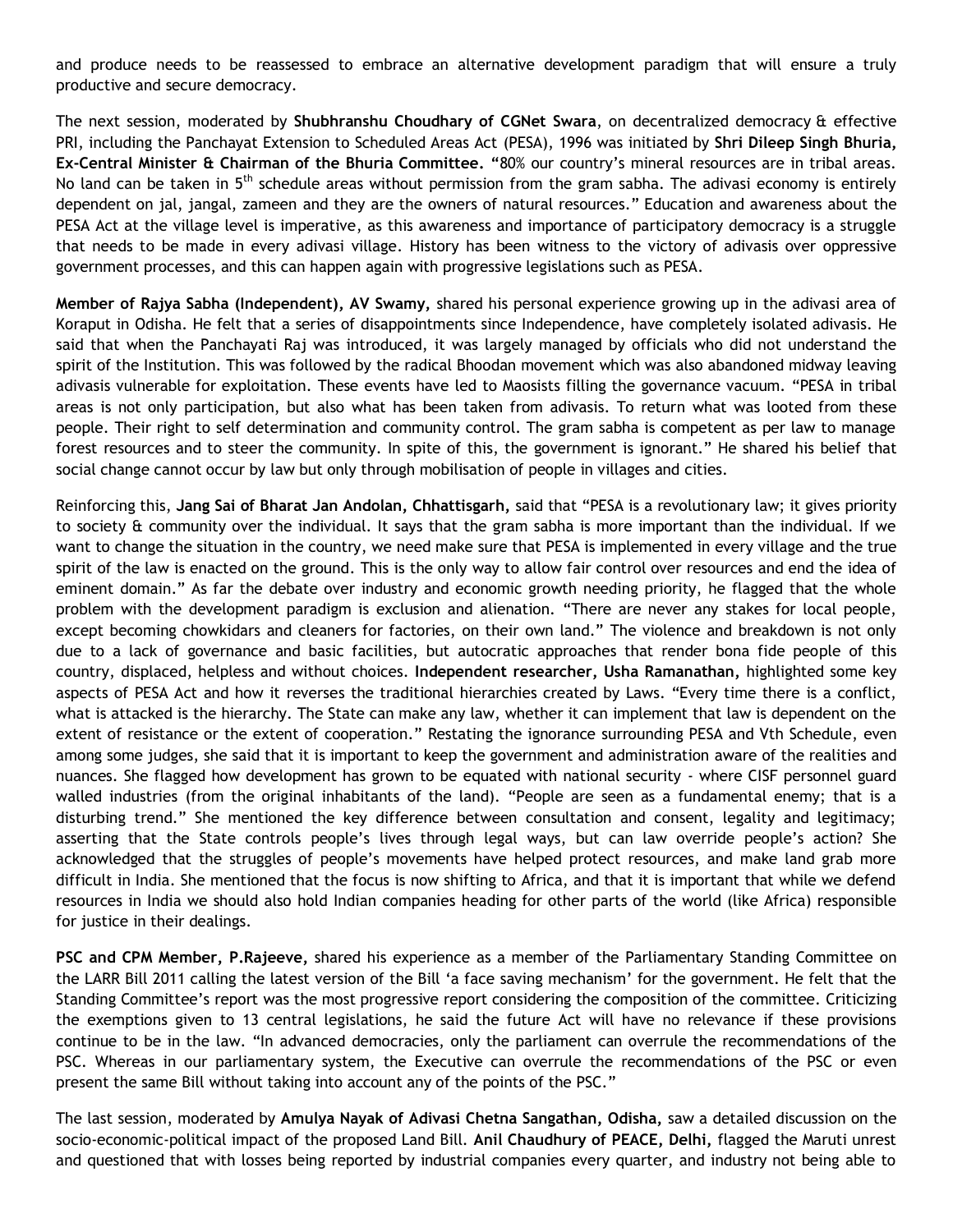look after its people, announcing layoffs on the one hand - we are trying to displace people engaged in sustainable, productive, life-sustaining processes (like agriculture) and drive them to these terminable jobs and glut of loss making, closed factories? He put forward several reasons for the inevitable increase in the gap between the rich and the poor if land acquisition continues at this rate. "The GDP that the PM is worried about has a direct correlation with the end of agriculture. A 1999 "State of the World" report stated that the rate at which agricultural land was being taken for non-agricultural purposes, will result in Asian countries not meeting their food needs by 2020. What is grown on the farm cannot be produced in a factory, because production occurs in a factory, not reproduction." He warned that an entire civilization and its culture connected to farming will be finished. "As a country of 1.2 billion where 65-70% of the population is directly or indirectly dependent on agriculture, where will you adjust farmers if agriculture is finished? What will happen to the other five farming-related families once the land owner is compensated, or given a job?... Our society, culture and festivals Diwali, Holi, etc. are all connected to farming… How much percentage of agricultural land should be reserved to maintain food security? If the government knows that 33% of the forest cover should be protected for people to survive, why can"t they tell us the same about agricultural land for food security? If a certain amount of land is reserved for agricultural purposes, then we will never face food insecurity. Every district must mark out a certain amount of land for agricultural that cannot be violated." The Marshall Plan introduced by Truman in post-war Europe continues to work insidiously today in the way world food systems are working. "If India gives up its self-reliance, and food security and starts importing food from the US, Australia and even Africa, - India can never be a superpower."

Giving the example of those displaced by the Indira Sagar Dam in Maharashtra, **Vilas Bhongade of Ghosikhurd Prakalpgrast Sangharsh Samiti**, shared his work area covers 200 villages that have been displaced, of which 95 are completely displaced. Livelihood patterns are completely disrupted. He also mentioned the more personal social impacts such as breakdown of relationships over division of finite monetary compensation amongst families leaving them with neither land nor enough money; difficulties faced by youth in getting married due to lack of employment and any land asset etc.. There is also differentiation in the kind of compensation people are entitled to. "Land, its uses and protection are the most important factors. They should be the basis of our politics to take our efforts forward". All over the country, every political party is involved in some way or the other in land acquisition. District Collectors are told to announce that land is required for a certain project. After which, the price of land in and around is seen to increase with every passing day. We try to raise development issues especially with members of ruling parties. But it is difficult as it is all linked, and money is the biggest player.

**Devendra of Hum Kisan Sangathan, Rajasthan**, stated "We haven"t done anything for agriculture. What should have been done to improve and secure the future of agriculture has not been done. Instead we are weakening it. Where is the money coming from to buy this land? Who is buying this land? If you look at industrial production in the last few years, it has actually decreased. But this is clearly not reflected in the market scenario." He recounted the subprime crisis in America and warned that we are heading the same way; purchasing power is being assessed by the loans taken by an increasing middle class. "This is what gives one a feeling of market growth, but in reality it's a myth."Citing the examples of Gurgaon and Noida where acquisition is largely seen to be successful, he questioned whether the original local communities have truly benefited and for how long. He warned that we must be prepared for social unrest if we expect farmers to give up land at a pittance and eventually be forced to move to cities as labour.

**Shankar Gopalakrishnan of Campaign for Survival and Dignity** focused on the political aspects of the Bill and drew attention to the point that while the Bill can be considered progressive by some, it has caveats that need to be closely watched or it can be misleading. Also, while it promotes consultation, "baithak" and consent, the decision is ultimately and unanimously the Collector's. He flagged that the most important aspect, which is the critical decision making, is still in the hands of the administration. "We feel that this is the biggest threat. The LAA 1894 was straightforward and clear in that it will not give people any say in the matter. It"s easy to fight against such a law. But the kind of law they are bringing in now will look democratic from the outside, but the core will stay just the same."

The last session was then followed by an open discussion where all present participated. The following recommendations, suggestions and actionable points emerged from this discussion:

1. **Wider consultation:** Engage not only within civil society groups and people"s organizations (sangathans) but take it wider to key political actors, policy makers, media and also some minds from the corporate/ industry/finance world, to genuinely address the gaps and concern areas.